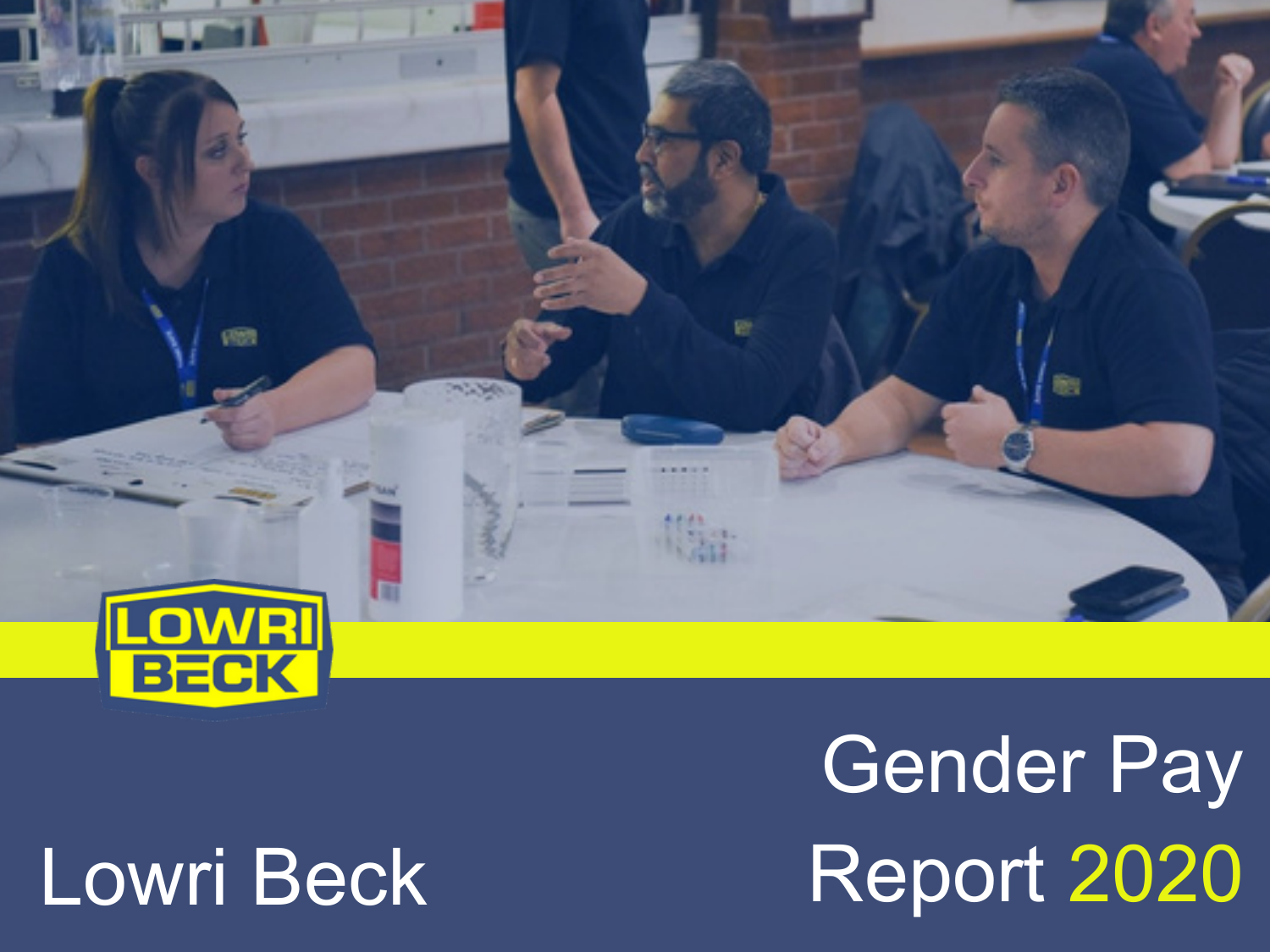The gender pay gap report provides a snapshot of the gender balance within an organisation. The gender pay gap measures the difference in pay between the average earnings of all male and female employees regardless of their role or seniority.

The gender pay gap should not be mistaken for equal pay. Equal pay refers to a male and female being paid the same for doing the same work or work of equal value. Lowri Beck pays males and females equally for doing like-for-like jobs.

At the time of reporting Lowri Beck employed over 1600 people in the UK split across a regional workforce and Head Office support functions. The duty to report on the gender pay gap has highlighted the shortage of women employed across the energy and utilities sector in senior positions and as engineers. However, with the introduction of the gender pay gap reporting requirement this has highlighted areas of continuous improvement required across organisational diversity and inclusion, with the purpose of addressing disparity in the male female pay comparison.

Lowri Beck employs a diverse workforce and the duty to report has helped the business to identify areas where we can improve our gender balance. Lowri Beck has historically, alongside many other organisations struggled to recruit females into engineering positions that typically represent a pay premium. This is due primarily to overarching lack of females entering the field of engineering in the UK, and in fact worldwide. To combat this imbalance Lowri Beck are continually looking at ways to improve the female engineering population by way of a continuous review of our diversity statistics and engaging a range of DE&I programmes to combat decreasing numbers.

Lowri Beck recognises that there is an imbalance of gender in senior operational roles, this will continue to be a clear focus for the business through 2021 and beyond. We are taking action to address the difference by introducing initiatives such as a large-scale Career Mapping Programme. The programme is designed to strengthen the talent pipeline of women into more senior positions. Alongside career mapping Lowri Beck are continuing to focus on broader diversity initiatives with the introduction of a DISC - Diversity & Inclusion Steering Committee to support the business in identifying areas of improvement and driving cultural change to ensure we provide a truly inclusive environment that supports all diversity including supporting and empowering all women within our business.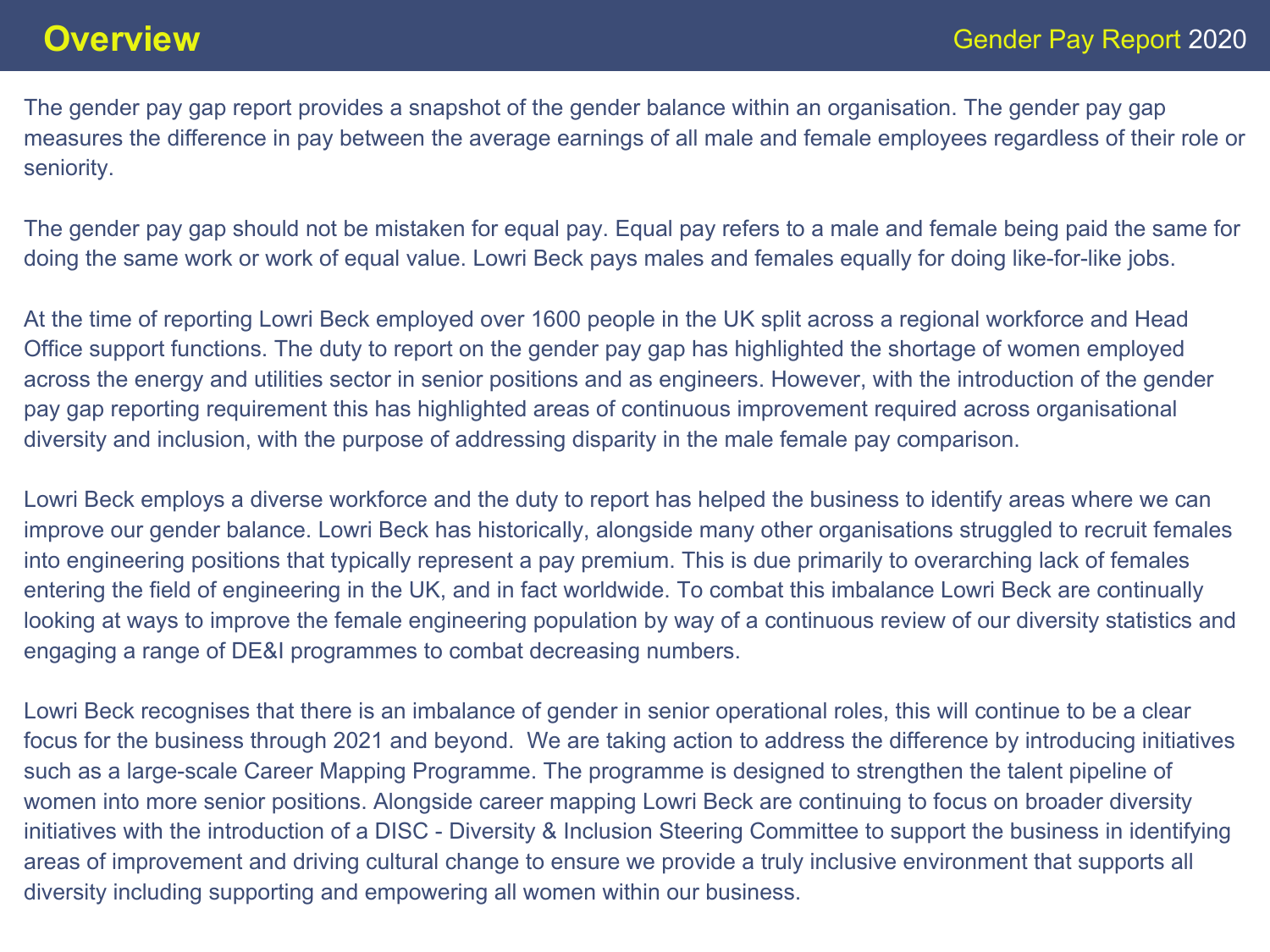# **What is the gender pay gap?**

The gender pay gap provides a snapshot of the gender balance within an organisation. The gender pay gap measures the difference between the average earnings of all male and female employees regardless of their role or seniority.

# **Reporting on the Gender Pay Gap?**

Lowri Beck's gender pay gap report follows the guidance from the Government's Equalities Office with regard to employees who were on Furlough leave during the snapshot date. The data is captured in our internal HR & Payroll system and all figures reported are from the snapshot date of 5th April 2020.

# **Workforce representation**

Lowri Beck collected our data on the 5th of April 2020, when our workforce consisted of 349 women and 1263 men. Our female employee population represents 28% of the total workforce.

# **Lowri Beck Gender Pay Gap Reporting**



As required, Lowri Beck Gender Pay gap reporting focuses on three specific areas:

**Lowri Beck Hourly Rate** How our hourly rate differs for men and women presented as an average (the mean) gender pay gap and as a central cut (the median) gender pay gap.

**Lowri Beck Pay Quartiles**

Ordered from top to bottom by hourly rate, what percentage of the quarter is men and women.

#### **Lowri Beck Bonus**

The percentage of men and women receiving bonus pay and how it differs for men and women presented as an average (mean) gender bonus pay gap and median gender bonus pay gap.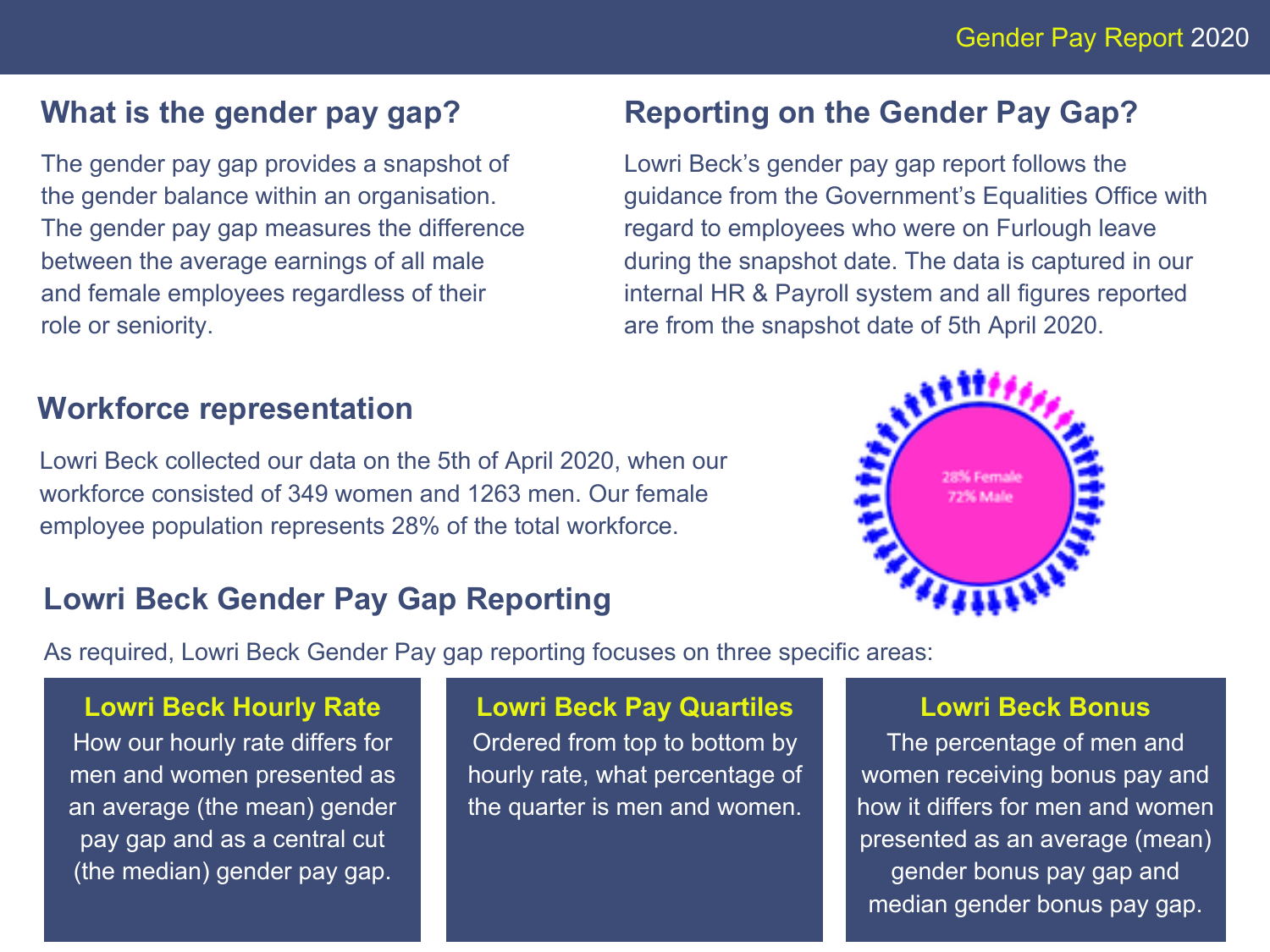# **Gender pay gap reporting during the COVID-19 pandemic**

2020 saw the challenge of the COVID 19 global pandemic resulting in a large proportion of Lowri Beck employees being furloughed at the snapshot date. Reporting requirements for this year have been amended to take account of this. Furloughed employees receiving less than 100% of their pay must be included in the three bonus pay calculations but excluded from the remaining three required statistics.

### **Lowri Beck: Hourly Rate**

The difference between gross hourly earnings for all men and all women. The mean is calculated by adding all employees' hourly rates of pay together and dividing by the total number of employees. The mean includes the lowest and highest rates of pay. The median is the measurement used to calculate the average pay, by finding the midpoint in all employees' hourly rates of pay. Therefore, half of the employees will earn a rate above the midpoint and half will earn a rate below the midpoint.

# **Lowri Beck: Mean and Median**



Our mean pay gap is currently 29%. The primary reason is that there are more males than females in senior roles (as indicated by our pay quartiles on the following page).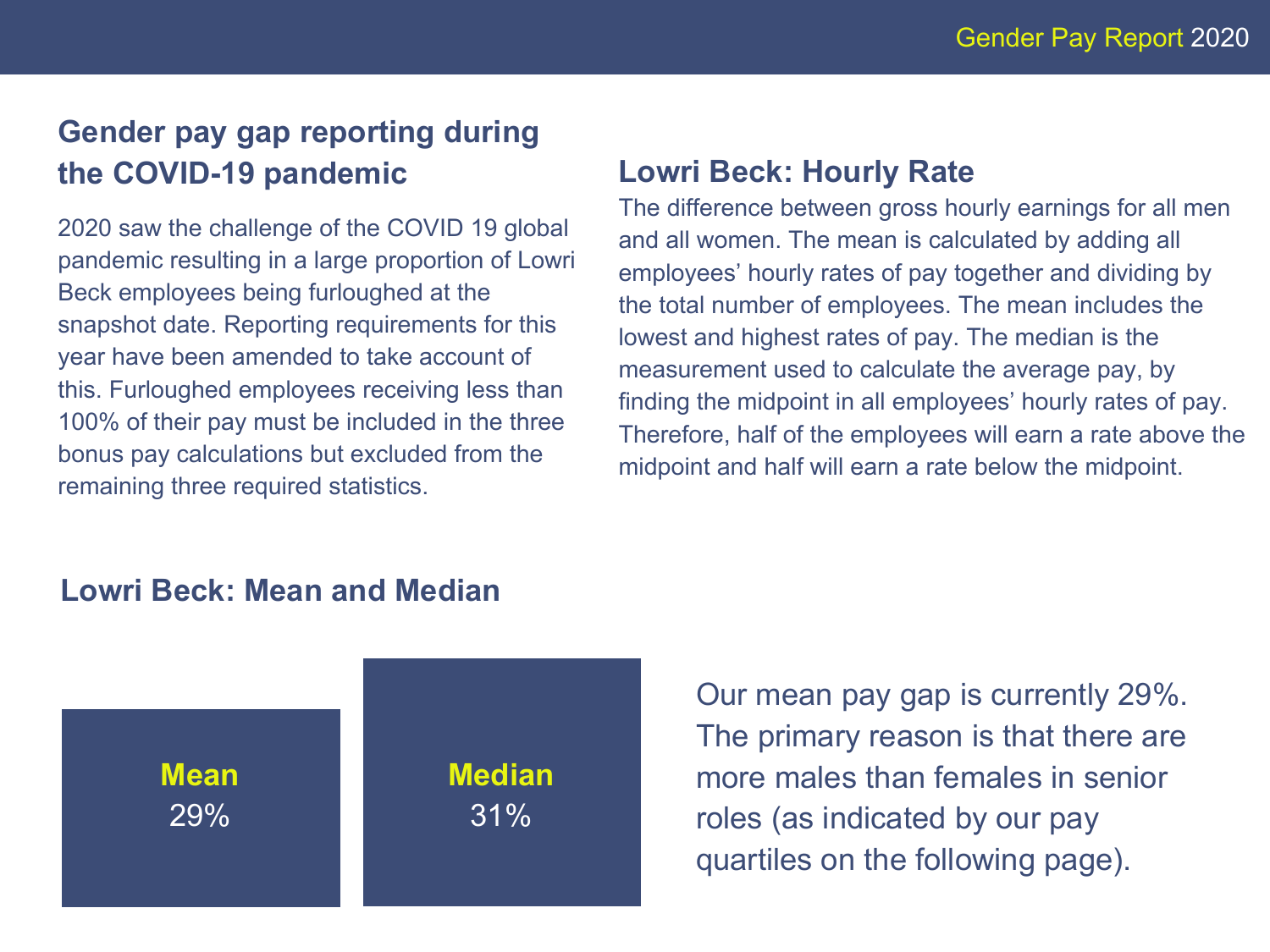# **Lowri Beck Pay Quartiles**

In comparison to the Lowri Beck gender pay gap report 2019, we recognise that despite our efforts, the gender pay gap has increased slightly over the last few years. The increase is mainly due to a critical increase in rates of pay for technical field roles, enabling Lowri Beck to continue to remain competitive in attracting and retaining our engineering workforce.

The disparity evident across the upper middle quartile is typical of a sector that traditionally attracts a predominantly male workforce with fewer females entering the sector at field work force level. Additionally, more males are employed in technical field roles. Lowri Beck receives significantly fewer applications from females than males for our roles requiring variable or non-standard working patterns, these roles pay premium competitive rates and attract additional payments for emergency work and additional technical skills.

Our pay rates are appropriate to the complexity of roles we recruit, meaning that regardless of whether posts are held by males or females, they will be paid the same. In the top two quartiles, the number of available positions in any given year are fewer than at the lower middle and bottom quartile. It is therefore difficult to influence these areas easily. It is however encouraging to note that since starting to report our gender pay gap in 2017, we have seen an increase in the number of overall females employed and will continue to focus on attracting females to our business. It is worth noting that out of all engineering graduate and post graduate education opportunities, 2019 saw only 19.1% of the total places available were filled by female engineering students. This reduced number of female engineers is reflected across the energy and utilities industry and is not unique to Lowri Beck.

|                               | 2020 | Women | 2020 | Men          |
|-------------------------------|------|-------|------|--------------|
| Top Quartile (highest paid)   | 8%   |       | 92%  | ********     |
| Upper middle quartile         | 20%  | Ы     | 80%  | *******      |
| Lower middle quartile         | 43%  |       | 57%  | <b>*****</b> |
| Bottom quartile (lowest paid) | 41%  | п     | 59%  |              |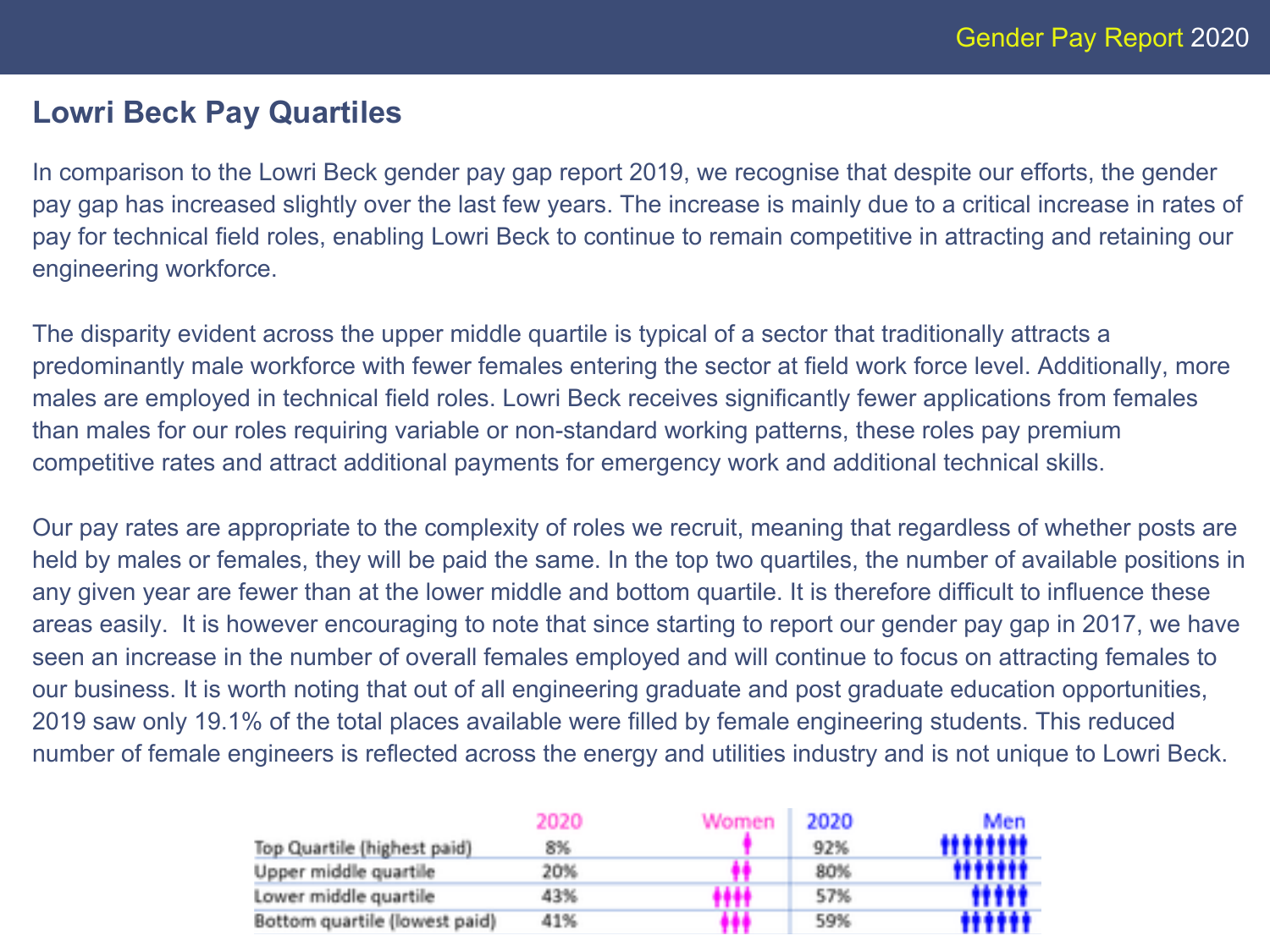# **Lowri Beck bonus (excluding furloughed employees)**

Not all employees working for Lowri Beck receive a bonus payment. On the snapshot date of those employees eligible 84% were male and 16% female. This is reflective of the lower number of females in roles that historically operate a bonus related pay structure. The opportunity to earn bonus is predominantly (however not exclusively) amongst our field technical and data reading roles.



**Bonus % comparison male v female Bonus: mean and median**

2020 sees a positive increase for the second consecutive year demonstrating that the bonus pay gap is reducing in terms of both the mean and median. This is encouraging and can be attributed to an increase of females recruited alongside the introduction of a pilot bonus scheme for non-field-based roles where there is a more equal split of male and females.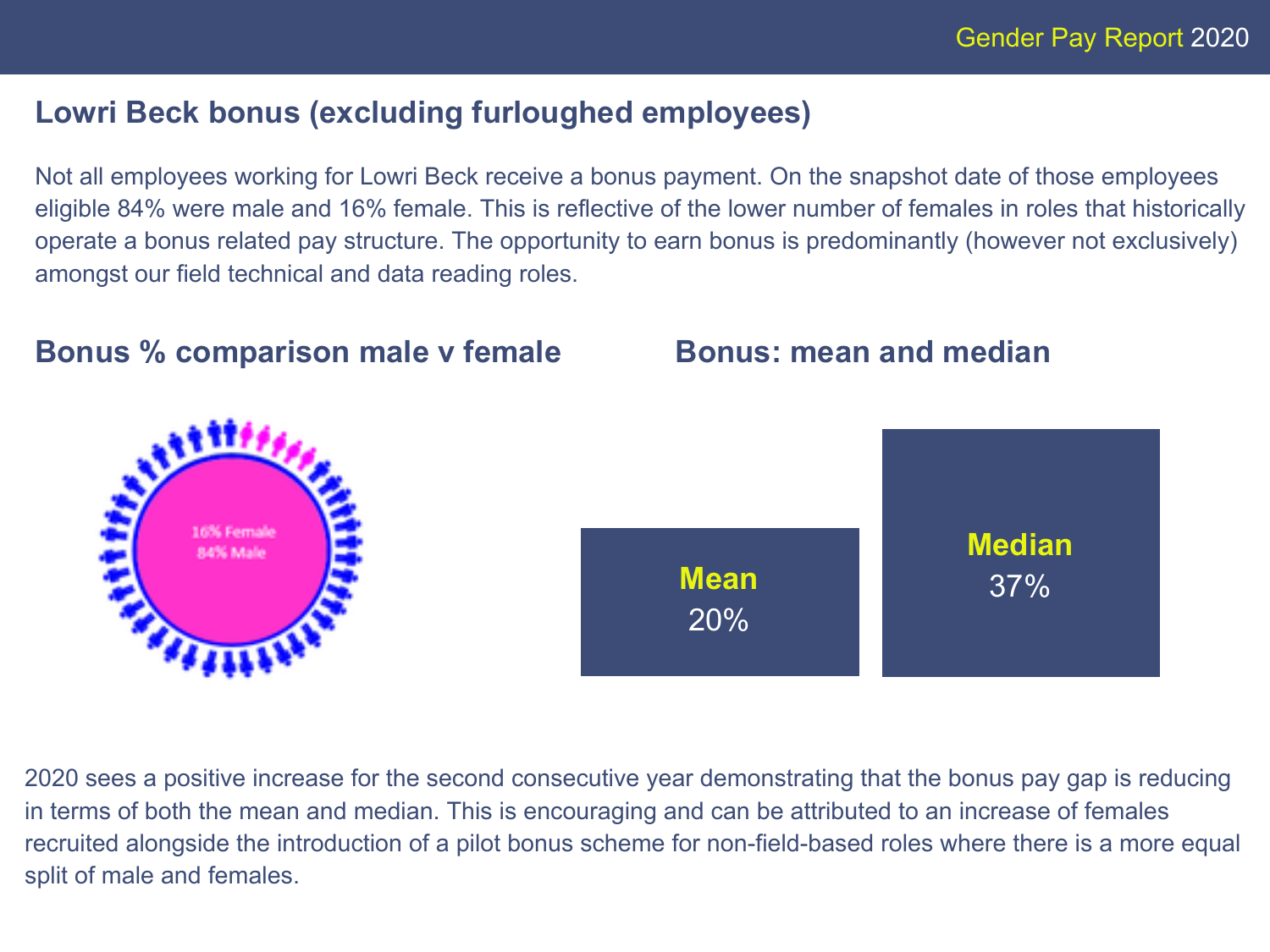# **Lowri Beck Gender Pay Gap – Action Plan 2019 to 2020**

Unfortunately, Covid 19 and the requirement to furlough a significant amount of workforce employees impacted the action plan to improve areas of our male female ratio. However, we recognise that the action plan to tackle areas of focus is now as important as ever, and the action plan has been reinstated.

| <b>2019 Actions</b>                                                                                                               | <b>Updates</b>                             |  |
|-----------------------------------------------------------------------------------------------------------------------------------|--------------------------------------------|--|
| Review of recruitment practices to attract more                                                                                   | This review was delayed and has now been   |  |
| females to consider working for us.                                                                                               | incorporated into the overall ED&I review. |  |
| Survey and set up a focus group with our women<br>to ensure we identify and address any barriers to<br>entry and /or progression. | Delayed due to furlough.                   |  |
| Introduce a business wide incentive scheme to                                                                                     | Pilot bonus scheme has commenced and is to |  |
| improve access to business across the whole team.                                                                                 | be reviewed.                               |  |
| Introduction of development plans to and                                                                                          | Development plans delayed, Career Mapping  |  |
| career progression planned for Autumn 2019.                                                                                       | programme roll out in progress.            |  |